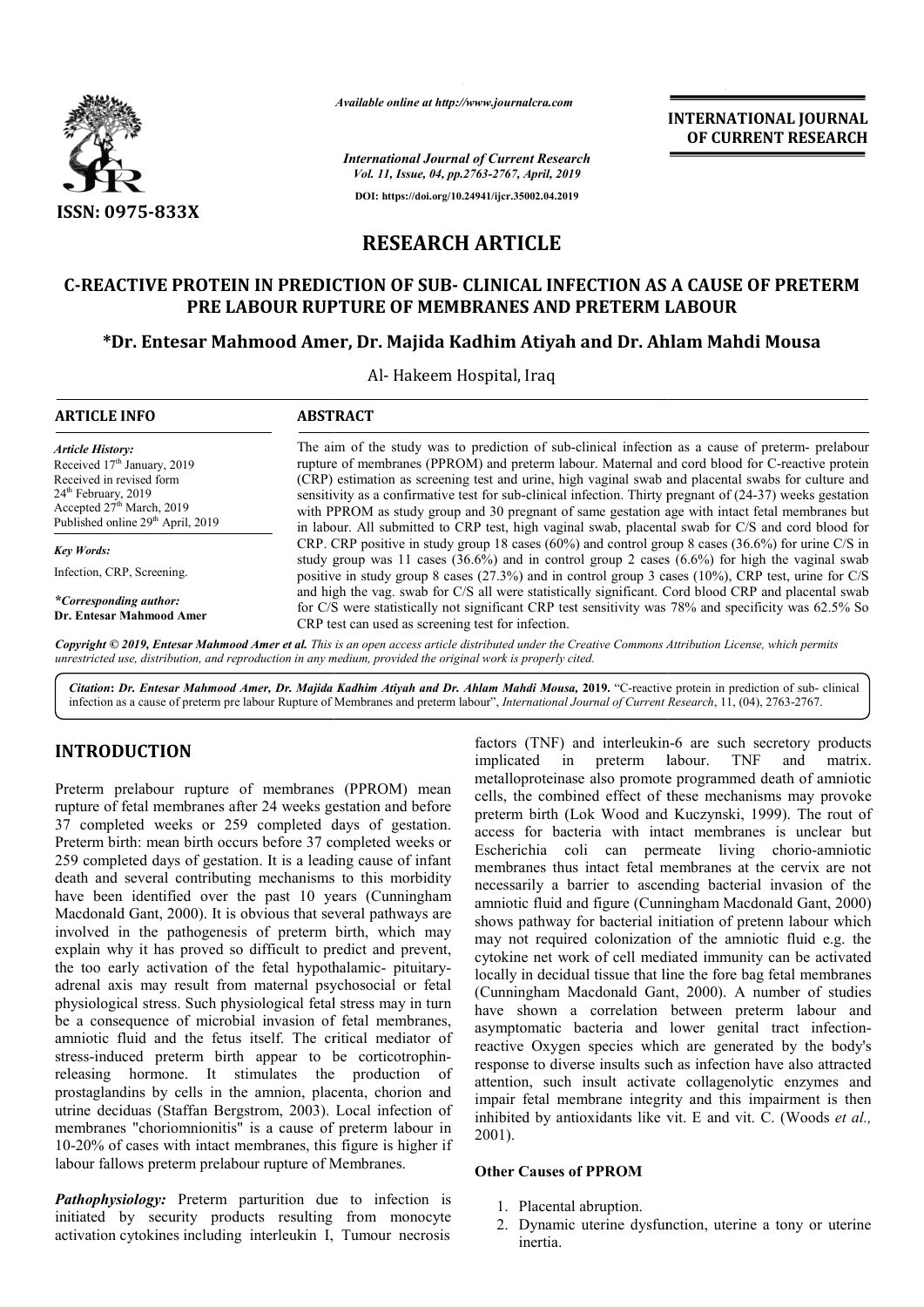

**Figure 1. mechanism of action for bacteria to incite preterm labour.**

3. Anemia. Recent evidence indicates that signs of inflammation or infection are prevalent in women with anemia. Ther is increased CRP concentration in more than 50% of anemic women means anemia is a sign of maternal morbidity indicating inflammation or infection of unknown origin (Svigo *et al.,* 1999).

Recent literature shows that detection and estimation of surrogate marker such as CRP (C-reactive protein) cytokines and fetal fiberonection help in diagnosing intramniotic infection and in predicting and diagnosing early onset neonatal infections (Lu *et al.,* 2000).

### **Diagnosis of PPROM**

- 1. History: Women feeling agush of fluid vaginally.
- 2. A sterile speculum examination to confirm the diagnosis if no liquor is apparent.
- 3. Reduce fetal movement
- 4. Ultra-sound should not used as primary means of diagnosis of

#### **PPROM**

Laboratory Test for Diagnosis of PPROM:

- 1. Notarize test for vaginal PH.
- 2. Fern test: result from drying out of salts containing amniotic fluid.
- 3. Intra amniotic fluorescein and amnioscopy invasive method, and may enhance the infection.
- 4. Fetal fibronectin it confirm the rupture membranes and predicted for preterm labour. But it increase perinatal infection (Svigo, 1999).

#### **Complication of PPROM**

- 1. Maternal complication:
	- a. Chorioamnionitis.
	- b. Endomyometritis.
	- c. Abruptio placentae.
	- d. Psycho-social sequalae particularly maternal hospitalization,
	- e. Induction of labour may lead to prolonged latent stage 16-20 hours which increased the likelihood of operative delivery (Svigo, 1999).
- 2. Fetal complication:
	- a. Fetal pulmonary hypoplasia,
	- b. Skeletal deformities "talipes".
	- c. Amniotic adhesion and bands of fibrous tissue between the fetus and amnion which may cause auto-amputation,
	- d. Cord compression or prolaps, e- Fetal infection and neonatal sepsis.
	- e. Fetal intrapartum hypoxia and birth trauma associated with preterm labour involving the very low birth weight infant, whether birth is by the vaginal or abdominal rout with contribute to the perinatal risk (Svigo, 1999).

**C-Reactive Protein "CRP":** The CRP is a plasma protein molecule consisting of a pentameter of non-glycosylated polypeptide sub-unit that is produced by hepatocytes. This plasma protein normally is found in plasma of healthy persons in trace amounts "< 1 mg/dl" within hours of an acute injury as well as the onset of most types of inflammation or infection, the rate of production of CRP increases markedly with up to 3,000 fold increases in plasma concentration. For this reason,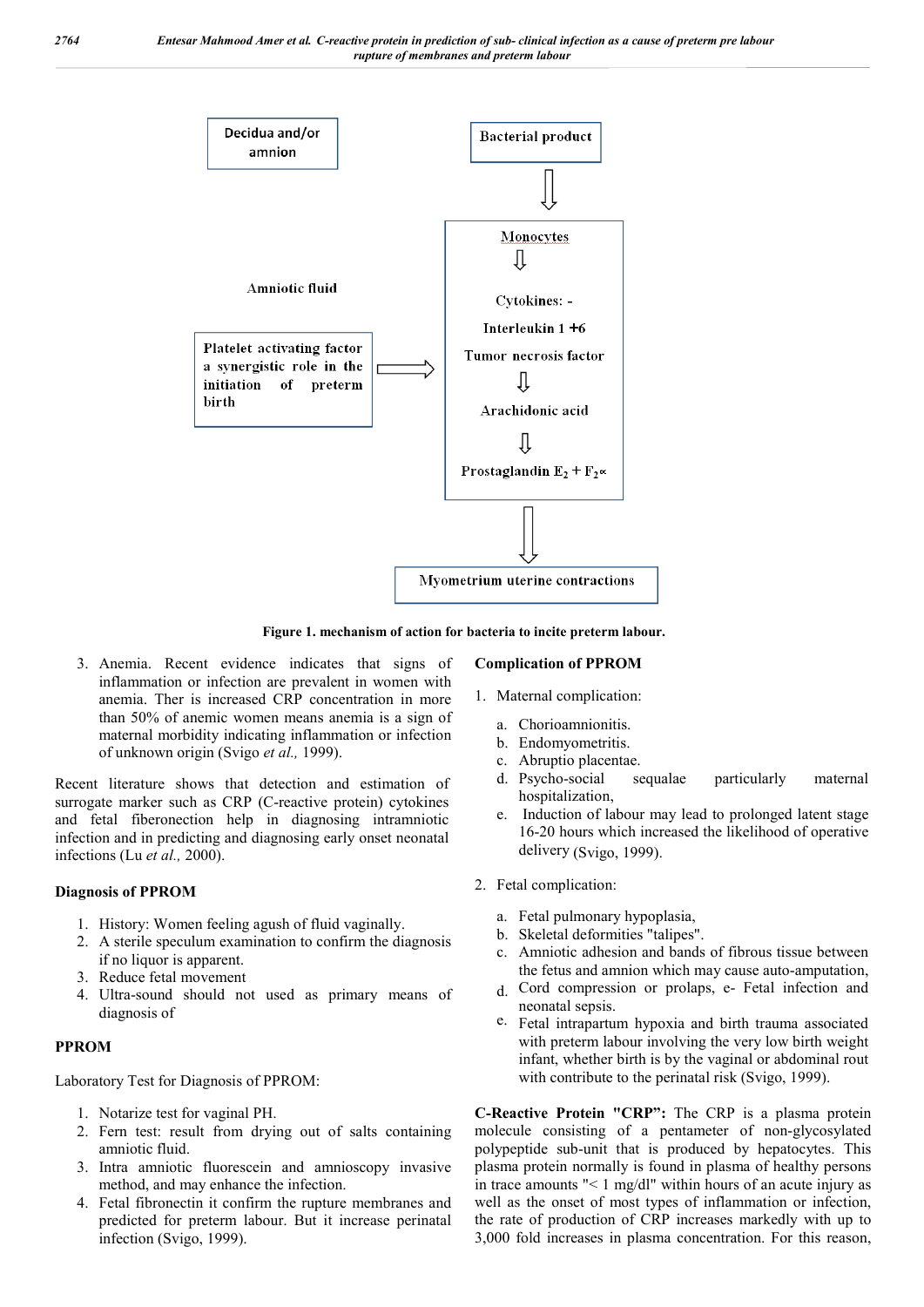CRP is considered an "acut phase" protein, the plasma level of CRP rapidly decreases toward the normal range (Narinder, 1997), and CRP increased and decreased more quickly than the red sedimentation rate (ESR), and the value of the CRP in the potentially infected patient exceeds Leukocyte indices. CRP production is stimulated by inter leukin 6 (IL-6), therefore IL-6 is an early and sensitive marker of infection or inflammation, so that the IL-6 should rise before CRP level rise. Median CRP values during pregnany are higher than values for non pregnant individuals. These values are elevated further in labour. In woman not in labour 95% of values were 1.5 mg/dl or less and gestational age didn't affect serum level. In true infection the test for CRP become positive after 12 hours, so estimation of CRP at presentation may not be much value in prediction. So serial determination may be required and have better predictive value than single estimation (Staffan Bergstrom, 2003). Mild CRP elevation "within normal, non acute-phase rang" is emerging as a valuable marker of cardiovascular risk (Jam Coli, 2003).

#### **Method of GRP Test**

C-reactive protein test "slide agglutination method". In this test using latex reagent which is a polystyrene latex particles of uniform size coated with the IgG fraction of an anti-human CRP specific serum. Visual observation of Ag-Ab reaction "CRP-IgG anti CRP" if reaction takes place due to presence of CRP in the serum a clear agglutination become evident. A clear agglutination will appear if the serum contains more than 6 mg/L of CRP and if no agglutination mean serum contains less than 6 mg/L of CRP which is normal range.

#### **Reagents**

- **a.** Latex reagent: Suspension of polystyrene latex particles coated with IgG anti-CRP in a buffer.
- **b.** Positive control: Diluted human serum containing more than 10 mg/L of CRP ready to use.
- **c.** Negative control: Diluted human serum containing less than 1 mg/L of CRP. All latex reagent positive, control, and negative contain <0.1% Sodium azid.

C-reactive protein assay by using Laser nephelometry measurement of serum CRP concentrations by rate nephelometry using a Beckman Array system protein analyzer, "which is not available here"

A double antibody sandwich enzyme immunoassay for C.R.P. which is high sensitivity CRP test (Saunders, 2003).

Aim of the Study: To evaluation C-reactive protein as a predictor of sub-clinical infection in preterm-prelabour rupture of fetal membranes and in preterm labour with intact fetal membranes.

# **PATIENT AND METHODS**

Present study was carried out in Maternity and Childhood Teaching Hospital in Najaf, from June to October during a year 2003. Selection of Patient: The study consist of 30 cases selected with PPROM beyond 24 weeks of gestation up to 37 incomplete weeks of gestation, "case group". A second group "control group", 30 cases without rupture of fetal membranes but in labour, with same gestational age. Both groups were

subjected to various investigation "urine and high vaginal swab for culture and sensitivity and placental swab for culture and sensitivity" as a confirmative tests for sub-clinical infection, patient who are excluded from study were:

- 1. Evidence of systemic infection.
- 2. Mai presentation.
- 3. Twin pregnancy.
- 4. Polyhydramnios.
- 5. Connective tissue disease.

Investigation: L Evaluation of CRP by slide agglutination method of mother at admission, as mentioned above.

- 1. High vaginal swab for culture and sensitivity.
- 2. Urine for culture and sensitivity.
- 3. Cord blood for CRP estimation.
- 4. Placental swab for culture and sensitivity.

Parameter of Infection after delivery

The mother was followed after delivery for evidence of:

- 1. Maternal fever during 24 hours after delivery.
- 2. Un healthy lochia "offensive discharge".

Neonatal requiring for neonatal intensive care unit admission. Each new born was admitted after delivery immediately to NICU for observation apgar scor for the first and five minutes of delivery and follow up of the baby during period of admission.

**Statistical Analysis:** Using Chi-square test "x2". The P value for positive cases <0.05 which mean statistically significant.

## **RESULTS**

In this study 30 patients with PPROM as study cases and 30 patents with preterm labour and intact fetal membranes, as control cases. Both groups, Maternal and cord blood CRP estimation as a screening test for sub-clinical infection as a cause of PPROM and preterm labour. Both mother and neonates were observed post delivery for evidence of infection like maternal fever "unhealthy lochia" and neonate admission in NICU.

**Table 1** Demonstrate comparison of maternal CRP in both groups, 18 patients out of 30 "60%" were positive (+ve) CRP in case group and 8 patients "36.6%" in control group and by using  $x^2=6.6$ , p<0.05 that mean statistically significant.

**Table 2 and 3** Showed urine and high vaginal swab for c/s, there were 11 cases "36.6%" out of 30 cases were positive results of growth of micro-organism in case group. Vaginal swab showed 8 cases "27.3%" were positive in case group and 3 cases (10%) were positive (+ve) in control group. The microorganism were isolated as following:

#### **Urine culture**

- Six cases isolated M.O were E-coli.
- Two cases the M.O were staphylococcus.
- Three cases klebsella.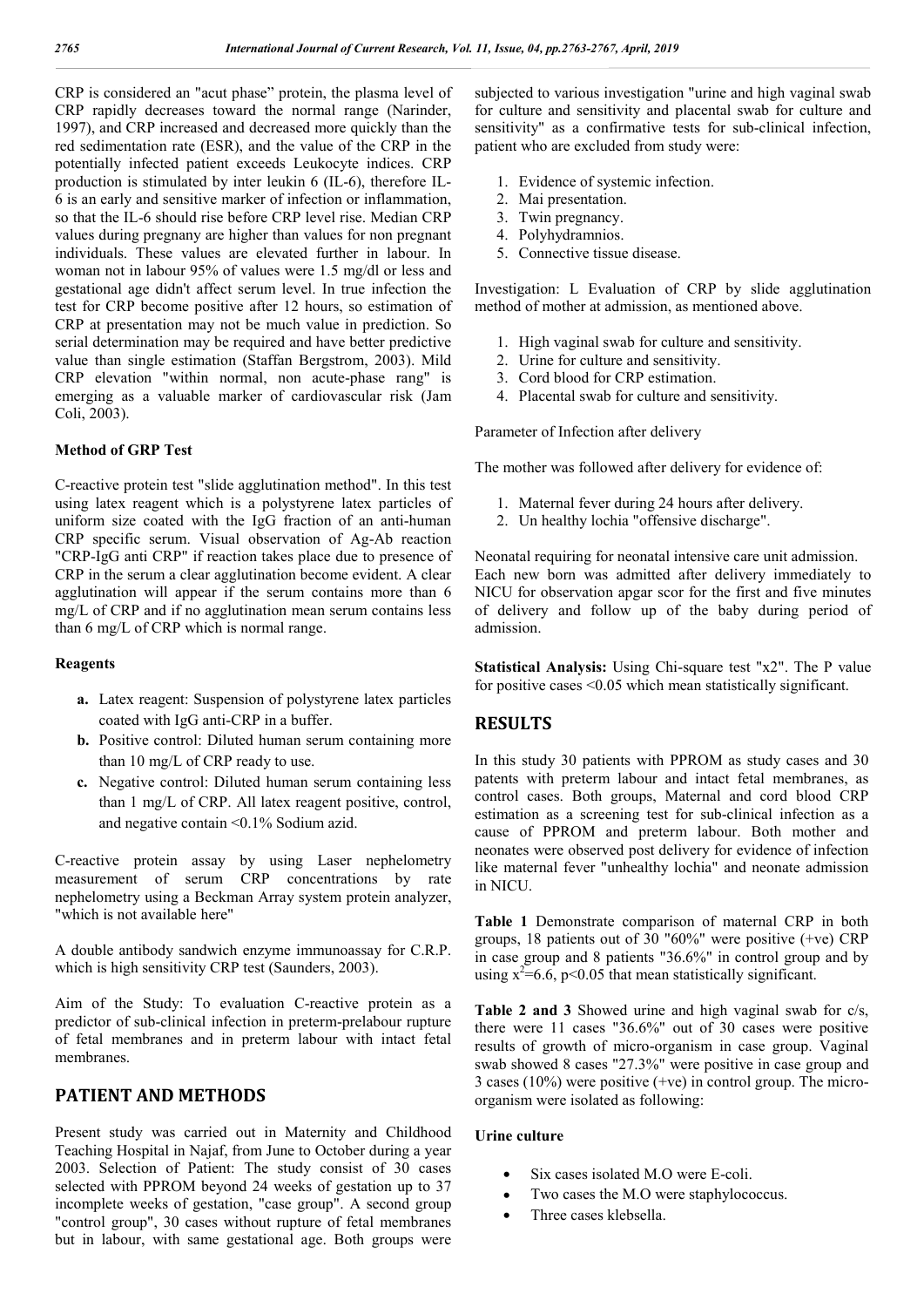| Table 1. Comparlson of Maternal GRP values in Both Case and Control Group |  |
|---------------------------------------------------------------------------|--|
|---------------------------------------------------------------------------|--|

| <b>Number of cases</b> |                 | percentage | Control | Percentage | Total | Percentage |
|------------------------|-----------------|------------|---------|------------|-------|------------|
| Positive for CRP       |                 | 60%        |         | 36.6%      | 26    | 48.3%      |
| Negative for CRP       | 12 <sub>1</sub> | 40%        | 22      | 33.4%      | 34    | 51.7%      |
| $- -$<br>. .<br>- - -  |                 |            |         |            |       |            |

 $X^2$  = 6.6 p < 0.05

**Table 2. Urine Culture and Sensitivity in Case and Control Groups**

|                                 | Number in case | Number in control | Total      |
|---------------------------------|----------------|-------------------|------------|
| Organisms grown                 | 11 $(36.6\%)$  | $2(6.6\%)$        | 13(21.7%)  |
| No Organisms grown              | 19(33.7%)      | 28 (93.4%)        | 47 (78.5%) |
| $\overline{X^2}$ = 7.9 p < 0.05 |                |                   |            |

**Table 3. Comparison of High Vaginal Swab for Culture and Sensitivity**

|                                               | Number in case | Number in control | Total         |
|-----------------------------------------------|----------------|-------------------|---------------|
| Positive for organism                         | 8 (27.3%)      | $3(10\%)$         | $11(16.3\%)$  |
| Negative for organism                         | 22(72.7%)      | $27(90\%)$        | 49 $(61.6\%)$ |
| $\mathbf{v}^2$ $\epsilon$ $\alpha$ $\epsilon$ |                |                   |               |

 $X^2 = 5.3$  p < 0.05

**Table .4 Demonstrate placental SWAB for culture and sensitivity**

|                                 | Number in group | <b>Number in control</b> | Total       |
|---------------------------------|-----------------|--------------------------|-------------|
| Positive for organism           | $5(16.5\%)$     |                          | $5(60.3\%)$ |
| Negative for organism           | 25 (83.5%)      | 30 (100%)                | 55(91.5%)   |
| $\mathbf{v}^2$ and $\mathbf{v}$ |                 |                          |             |

 $\overline{X^2}$  = 2.3 p > 0.05

**Tablet 5. Demonstrate CRP in dabies in case and control groups**

|                 | Case group | Control group | Total    |
|-----------------|------------|---------------|----------|
| Positive in CRP | $3(10\%)$  |               | 3(5%)    |
| Negative in CRP | 27 (9%)    | 30 (100%)     | 57 (95%) |
| $-22.5 - 0.05$  |            |               |          |

 $X^2 = 3.2$  p  $> 0.05$ 

#### **Vaginal swab cultures isolate**

- One cases enterobacter.
- Four cases E-coli.
- Two cases staphylococcus aureus.
- One case klebsella.

#### **Three cases monillial infection**

**Table 4** Demonstrate placental swab for culture and sensitivity, showed only 5 cases (16.5%) were positive, 3 cases the M.O was E-coli, 1 case staph aureus and 1 case enterobacter in case group. And in control group no case positive.  $X^2$  21.1 and p> 0.05 mean not significant statistically. This mean no correlation between PPROM and placental infection.

**Table 5** Demonstrate cord blood for CRP, were 3 cases "10%" were positive in case group and no case in control group,  $X^2$  $3.2$  p $> 0.05$ , mean no correlation between maternal CRP value and baby's CRP value. There is no correlation between PPROM and placental infection. In this accord the maternal CRP sensitivity was 78% "which resembles the ability of the test to identify those who were have sub-clinical infection". The specificity of CRP is 62.5% "which resembles the ability of the test to identify those who were have no sub-clinical infection".

## **DISCUSSION**

The hypothesis that infection is the cause of PPROM stands proved. Levels of CRP rise when there is a microbial infection or an inflammation without microbes.

This is supported by obtaining statistically significant maternal CRP values in patients with PPROM, which is good predictor of sub-clinical infection specially those patients who were PPROM and not in labour.

- In this study the sensitivity of CRP is 78% and specificity is 62.5% while B.R daial got 79% sensitivity and 80% specificity in predictive effectiveness of CRP as a marker of infection (Desai *et al.,* 1997).
- The difference in the specificity of the test may be due to using another confirmative method such as placental and fetal membranes histopathological study for presence of evidence of inflammation or infection. And maybe we have no culture media or absence of other media for vaginal infection.
- Melee holds that urinary tract infection is the likely focus predisposing to PPROM (Malee, 1992) while in this study the urinary tract infection and lower genital tract infection have correlation with PPROM as demonstrated in table 2 and 3. Cervical swab in this study not performed due to deficiency in our laboratory facilities, placental swab for culture revealed 5 cases out of 30 cases showed +ve growth (16.5%) in study group and no cases in control group. And the microorganism which were grown in the vaginal swabs are defer from that micro-organisms which grown in the placenta or urinary tract. In the same patient, that mean there were poly microbial infection may cause the condition (Staffan Bergstrom, 2003).
- Rising of maternal CRP was not are liable predictor of prenatal neonatal infectious morbidity as shown in Table 5. Only 3 babies (10%) were positive CRP in case group and no case in control group, but 25 (41.2%) babies of both groups were admitted at neonatal